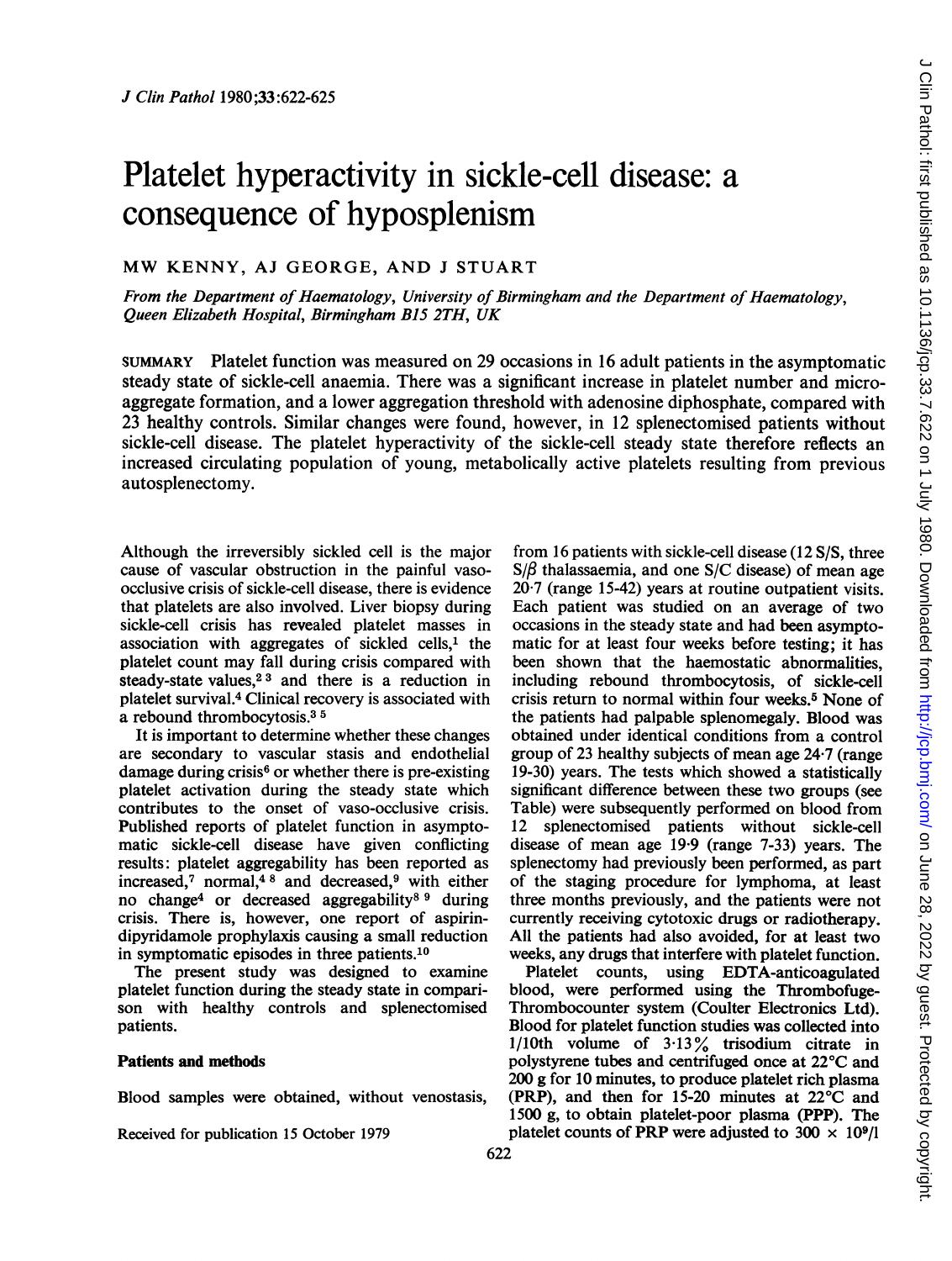|                                    | <b>Healthy controls</b> |           | Sickle-cell steady state |           | Postsplenectomy |
|------------------------------------|-------------------------|-----------|--------------------------|-----------|-----------------|
| Platelet count $(\times 10^9)$     | $(23)*$                 |           | (29)                     |           | (12)            |
|                                    | 232                     |           | 388                      |           | 465             |
|                                    | ± 68                    |           | $±$ 141                  |           | ± 197           |
| P                                  |                         | < 0.001   |                          | NS        |                 |
| In-vivo microaggregate ratio       | (21)                    |           | (23)                     |           | (12)            |
|                                    | 0.88                    |           | 0.68                     |           | 0.62            |
|                                    | $\pm$ 0.13              |           | $\pm$ 0.22               |           | ± 0.23          |
| P                                  |                         | < 0.001   |                          | NS        |                 |
| ADP-threshold (mmol/l)             | (23)                    |           | (29)                     |           | (12)            |
|                                    | 1.77                    |           | 1.36                     |           | 1.37            |
|                                    | ± 0.80                  |           | $\pm 0.71$               |           | $\pm$ 1.18      |
| P                                  |                         | < 0.05    |                          | <b>NS</b> |                 |
| Spontaneous aggregation $(\%)$     | (23)                    |           | (29)                     |           |                 |
|                                    | 6.2                     |           | 6.6                      |           |                 |
|                                    | $±$ 4.8                 |           | $\pm$ 4.7                |           |                 |
| P                                  |                         | <b>NS</b> |                          |           |                 |
| Heparin thrombin clotting time (s) | (23)                    |           | (29)                     |           |                 |
|                                    | 30·1                    |           | $36 - 6$                 |           |                 |
|                                    | $\pm$ 12.8              |           | $\pm 20.3$               |           |                 |
| P                                  |                         | <b>NS</b> |                          |           |                 |

Table Mean  $(\pm SD)$  results for the sickle-cell steady state compared with healthy controls and postsplenectomy patients

\*Number of tests in parentheses.

using autologous PPP, kept in capped polystyrene tubes at room temperature, and tested within 45 minutes.

Spontaneous platelet aggregation was performed by a modification of the method of Wu and  $Hoak<sup>11</sup>$ using 0.5 ml PRP mixed for 10 minutes at 700 rpm and at 37°C in a dual-channel platelet aggregometer (Malin Electronics Ltd, Ayr, Scotland) attached to a Vitatron 2001 recorder (MSE-Fisons Ltd, Crawley, Sussex). Transmission was adjusted to  $0\%$  for PRP and to  $100\%$  for PPP. The change in transmission was recorded as percentage spontaneous aggregation.

The minimum adenosine diphosphate (ADP) concentration required to produce a biphasic aggregation response (ADP threshold) was determined by adding 0-1 ml ADP (BDH Chemicals Ltd, Poole, Dorset) to  $0.5$  ml PRP to give final concentrations ranging from 0-2 to 5-5 mmol/l PRP.

Platelet *in vivo* microaggregate ratios were measured by the formalin-fixation method of Wu and Hoak12 but using twice the volume of blood and buffer to improve accuracy.

The heparin thrombin clotting time (platelet factor 4-like activity) was determined according to O'Brien et al.<sup>13</sup> using a thrombin concentration of 6 units/ml and adjusting the heparin concentration to give a control time of 25 seconds for pooled normal plasma.

Statistical significance was determined by the Mann-Whitney U test.

### Results

Patients with sickle-cell disease, compared with

healthy controls, showed a significantly higher platelet count, lower in vivo microaggregate ratio, and lower ADP threshold (see Table). There was no significant difference in spontaneous aggregation or heparin thrombin clotting time.

When the results for sickle-cell patients were compared with those for postsplenectomy patients, there was no significant difference in platelet count, in vivo microaggregate ratio, or ADP threshold.

#### **Discussion**

This study of asymptomatic sickle-cell anaemia has shown a significant increase in platelet number and microaggregate formation and a lower threshold for ADP-induced aggregation, compared with healthy controls of similar age. The raised platelet count has previously been reported $14-17$  and an increase in large platelets (megathrombocytes) was also demonstrated in one study.16 It is particularly important to select appropriate control patients in studies of sickle-cell disease,<sup>18</sup> and when we included a second control group of adult asplenic patients we could no longer demonstrate these differences in platelet number and function.

Functional asplenia, as determined by reduced uptake of isotope, develops in childhood sickle-cell disease19 and is followed by ischaemia-induced fibrotic atrophy.20 Splenectomised adults, without sickle-cell disease, have a thrombocytosis<sup>21</sup><sup>22</sup> caused by loss of the normal splenic platelet pool which contains up to one-third of the total body platelet mass.23 Absence of this pool has also been demonstrated in sickle-cell anaemia.24 The spleen has been  $\epsilon$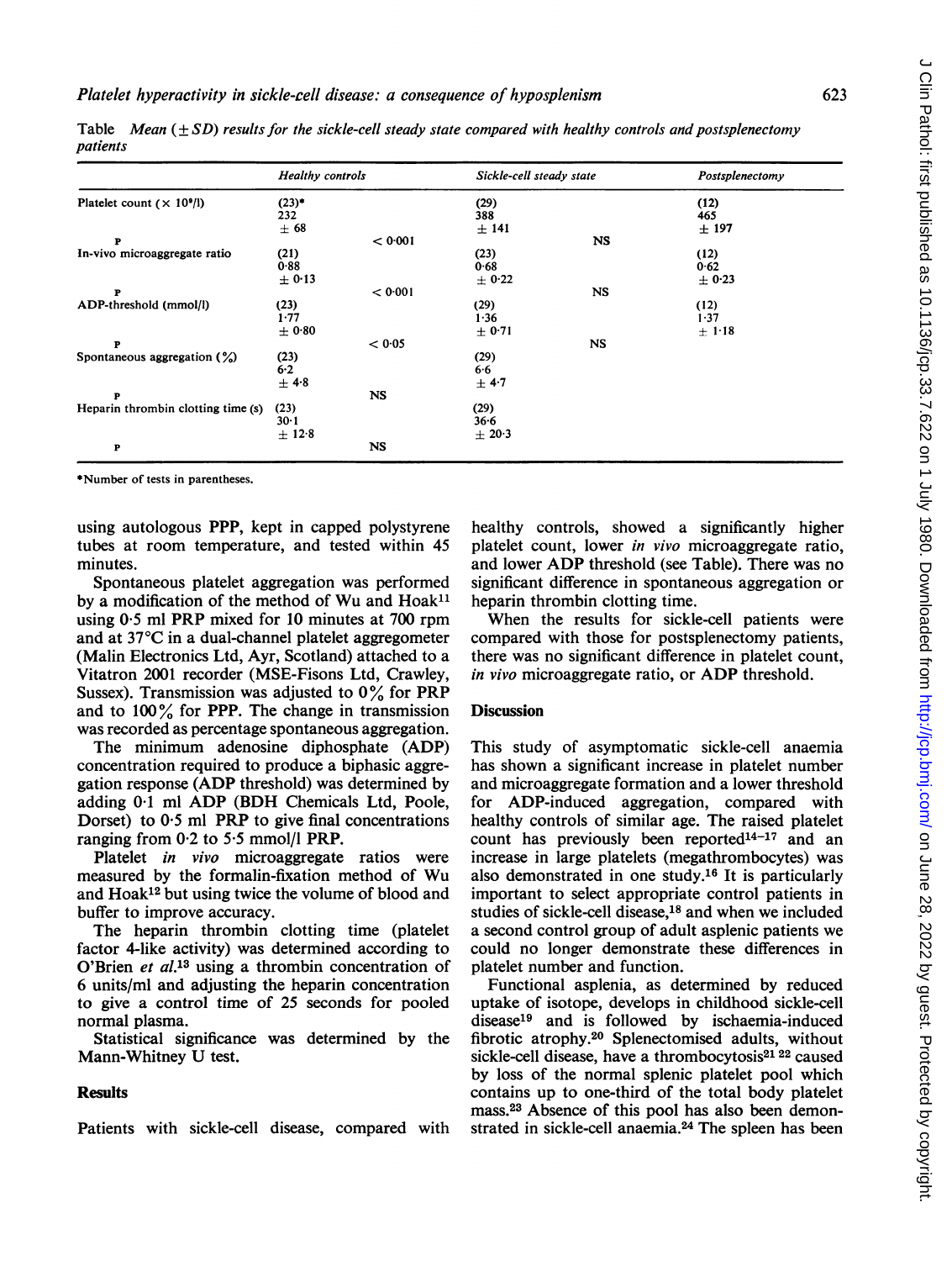#### 624 Kenny, George, and Stuart

shown to retain newly formed platelets for up to two days before their release into the circulation<sup>25</sup> and to contain many large platelets<sup>26</sup> which are young,27 more active metabolically,28 <sup>29</sup> and show greater responsiveness in platelet function tests.30 31 The few studies of platelet function after splenectomy have shown normal adhesiveness<sup>32</sup><sup>33</sup> but increased aggregation with ADP and also collagen.33

Thus the apparent platelet hyperactivity of the sickle steady state reflects the absence of splenic pooling of young active platelets rather than chronic intravascular activation of platelets in the microcirculation. Although a recent study of 318 postsplenectomy patients showed no significant association between postsplenectomy thrombocytosis and thromboembolism,34 the increased number of circulating active platelets in sickle-cell disease may readily lead to aggregation in areas of stasis during vaso-occlusive crisis. This is consistent with the fall in platelet count,2 <sup>3</sup> reduction in platelet survival,4 and decrease in aggregability of the remaining circulating platelets.<sup>89</sup>

Platelet hyperactivity in the steady state, and also platelet activation during crisis, now appear to be secondary phenomena, and it seems unlikely that antiplatelet therapy could have a major effect in reducing the frequency or severity of sickle-cell crises.

We are indebted to Mr K Matthews, Department of Hospital Statistics, Queen Elizabeth Medical Centre, for help with the statistical analysis and to Dr KE Barrett and Dr JR Mann for referring patients.

#### References

- <sup>1</sup> Rosenblate HJ, Eisenstein R, Holmes AW. The liver in sickle cell anemia: a clinical-pathologic study. Arch Pathol 1970;90:235-45.
- <sup>2</sup> Gordon PA, Breeze GR, Mann JR, Stuart J. Coagulation fibrinolysis in sickle-cell disease. J Clin Pathol 1974;27:485-9.
- <sup>3</sup> Ittyerah R, Alkjaersig N, Fletcher A, Chaplin H. Coagulation factor XIII concentration in sickle-cell disease. JLab Clin Med 1976;88:546-54.
- <sup>4</sup> Haut MJ, Cowan DH, Harris JW. Platelet function and survival in sickle cell disease. J Lab Clin Med 1973 ;82:44-53.
- <sup>6</sup> Alkjaersig N, Fletcher A, Joist H, Chaplin H, Jr. Hemostatic alterations accompanying sickle cell pain crises. J Lab Clin Med 1976;88:440-9.
- <sup>6</sup> Rickles FR, O'Leary DS. Role of coagulation system in pathophysiology of sickle cell disease. Arch Intern Med 1974;133:635-41.
- <sup>7</sup> Barnhart MI, Vettraino A, Lusher JM. Microscopy as an aid in the evaluation and management of sickle cell anemia. Thromb Diath Haemorrh 1973 ;Suppl 53: 193-214.
- <sup>8</sup> Stuart MJ, Stockman JA, Oski FA. Abnormalities of platelet aggregation in the vaso-occlusive crisis of sickle-cell anemia. J Pediatr 1974:85:629-32.
- <sup>9</sup> Gruppo RA, Glueck HI, Granger SM, Miller MA. Platelet function in sickle cell anemia. Thromb Res 1977 ;10:325-35.
- <sup>10</sup> Alkjaersig N, Chaplin H, Fletcher AP. Experience with aspirin-dipyridamole prophylaxis in sickle cell disease. Thromb Haemost 1979;42:60. (Abstract)
- <sup>11</sup> Wu KK, Hoak JC. Spontaneous platelet aggregation in arterial insufficiency: mechanisms and implications. Thromb Haemost 1976;35:702-11.
- <sup>12</sup> Wu KK, Hoak JC. A new method for the quantitative detection of platelet aggregates in patients with arterial insufficiency. Lancet 1974;2:924-6.
- <sup>13</sup> O'Brien JR, Etherington M, Jamieson S, Lawford P. Heparin thrombin clotting-time and platelet factor 4. Lancet 1974;2:656-7. (Letter)
- <sup>14</sup> Green D, Kwaan HC, Ruiz G. Impaired fibrinolysis in sickle cell disease. Relation to crisis and infection. Thromb Diath Haemorrh 1970;24:10-6.
- <sup>15</sup> Walsh RT, Lusher JM, Barnhart MI. Coagulation and fibrinolysis studies in sickle cell anemia. Thromb Diath Haemorrh 1973 ;Suppl 53 :271-9.
- <sup>16</sup> Freedman ML, Karpatkin S. Short communication: elevated platelet count and megathrombocyte number in sickle cell anemia. Blood 1975;46:579-82.
- <sup>17</sup> Leslie J, Langler D, Serjeant GR, Serjeant BE, Desai P, Gordon YB. Coagulation changes during the steady state in homozygous sickle-cell disease in Jamaica. Bri J Haematol 1975 ;30:159-66.
- <sup>18</sup> Richardson SGN, Matthews KB, Stuart J, Geddes AM, Wilcox RM. Serial changes in coagulation and viscosity during sickle-cell crisis. Brit J Haematol 1979;41 :95-103.
- <sup>19</sup> Pearson HA, Spencer RP, Cornelius EA. Functional asplenia in sickle cell anemia. N Engl J Med 1969; 281:923-6.
- <sup>20</sup> Diggs LW. Siderofibrosis of the spleen in sickle cell anemia. JAMA 1935;104:538-41.
- <sup>21</sup> Singer K, Miller EB, Dameshek W. Hematologic changes following splenectomy in man, with particular reference to target cells, hemolytic index and lysolecithin. Am J Med Sci 1941;202:171-87.
- <sup>22</sup> Lipson RL, Bayrd ED, Watkins CH. The postsplenectomyblood picture. AmJ Clin Pathol 1959;32:526-32.
- <sup>23</sup> Aster RH. Pooling of platelets in the spleen: Role in the pathogenesis of 'hypersplenic' thrombocytopenia. J Clin Invest 1966;45:645-57.
- <sup>24</sup> Schwartz AD. The splenic platelet reservoir in sickle cell anemia. Blood 1972;40 :678-83.
- <sup>25</sup> Shulman NR, Watkins SP, Jr, Itscoitz SB, Students AB. Evidence that the spleen retains the youngest and hemostatically most effective platelets. Trans Assoc Am Physicians <sup>1968</sup> ;81:302-13.
- <sup>26</sup> Freedman ML, Karpatkin S. Heterogeneity of rabbit platelets. V. Preferential splenic sequestration of megathrombocytes. Brit J Haematol 1975;31:255-62.
- <sup>27</sup> Amorosi E, Garg SK, Karpatkin S. Heterogeneity of human platelets. IV. Identification of a young platelet population with (75Se) selenomethionine. Brit J Haematol 1971;21:227-32.